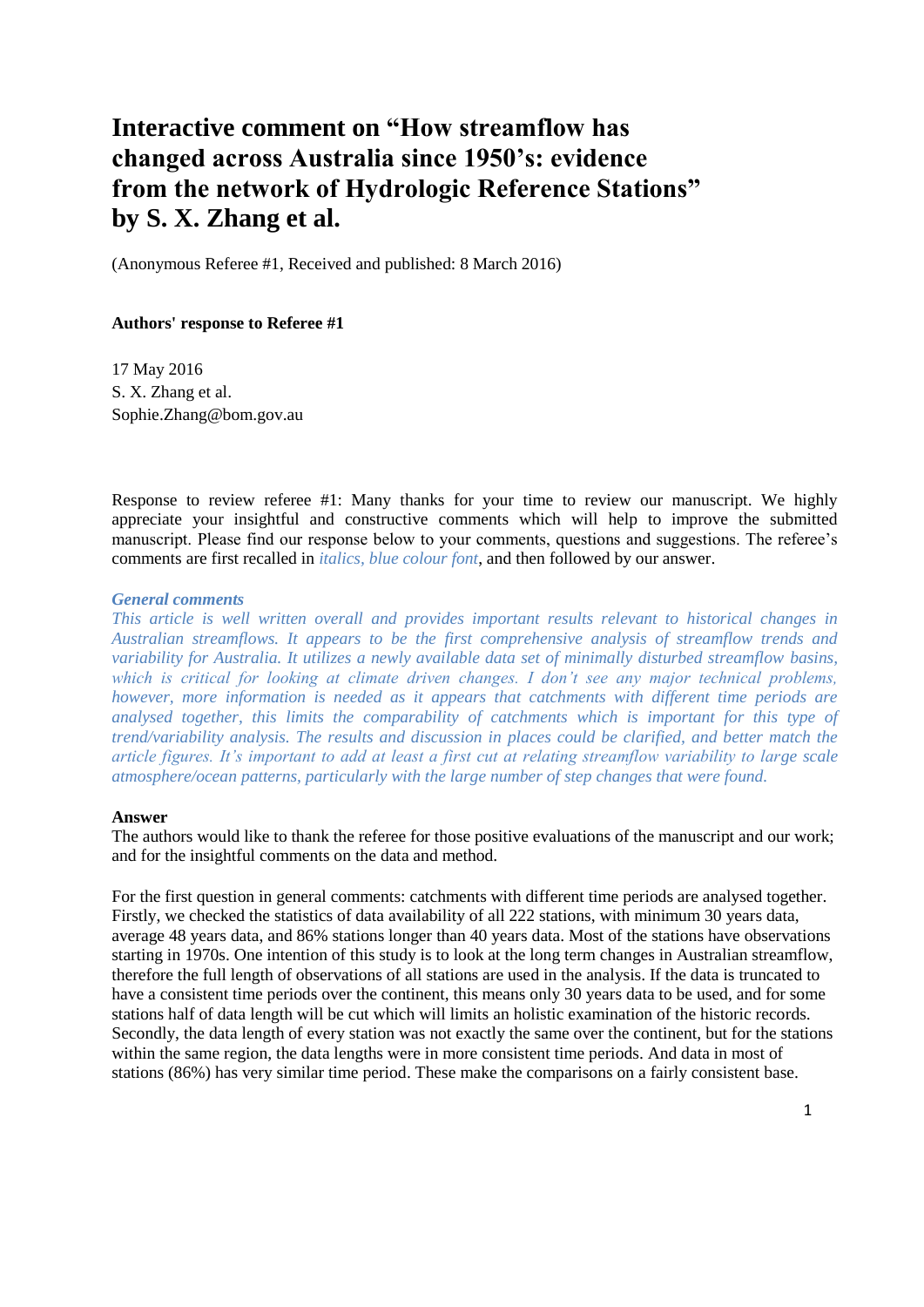Lastly, the primary purpose of the work is to provide long-term trends of streamflow data of Australia rivers with observation data as much as available. This helps to provide long-term high-quality daily flow observations data of Australian rivers for a broad range of users and researchers. We might be able to try the continental scale analysis within a common period as the next project activity.

For the second question in general comments: relating streamflow variability to large scale atmosphere/ocean patterns. We agree to this point. Though a thorough analysis of the relationship between streamflow and climate indices is out of scope of this study, we have added relevant literatures on climate, and include a discussion to relate the flow changes with main climate indices. To show an example for that: adding a trend map of rainfall for discussion. The Figure below gives an example showing an updated summary of long-term rainfall trends (1950-2015). Changes in precipitation or other climate variables impact on the rainfall-runoff process directly, and indirectly causing changes in flora, relief and soil erosion. The identified trend patterns in annual total streamflow are spatially consistent with trends in annual total rainfall as shown in this Figure, where most of eastern and south-western Australia has experienced substantial rainfall declines since 1950; while north-western Australia has become wetter over this period. This similarity implies that hydrological variability is closely related with changes in rainfall patterns.



Commonwealth of Australia 2016, Australian Bureau of Meteorology

**Issued: 09/02/2016** 

(source: http://www.bom.gov.au/climate/change/index.shtml#tabs=Tracker&tracker=trendmaps&tQ%5Bmap%5D=rain&tQ%5Barea%5D=aus&tQ%5Bseason%5D=0112&tQ%5Bperiod%5D=19 50)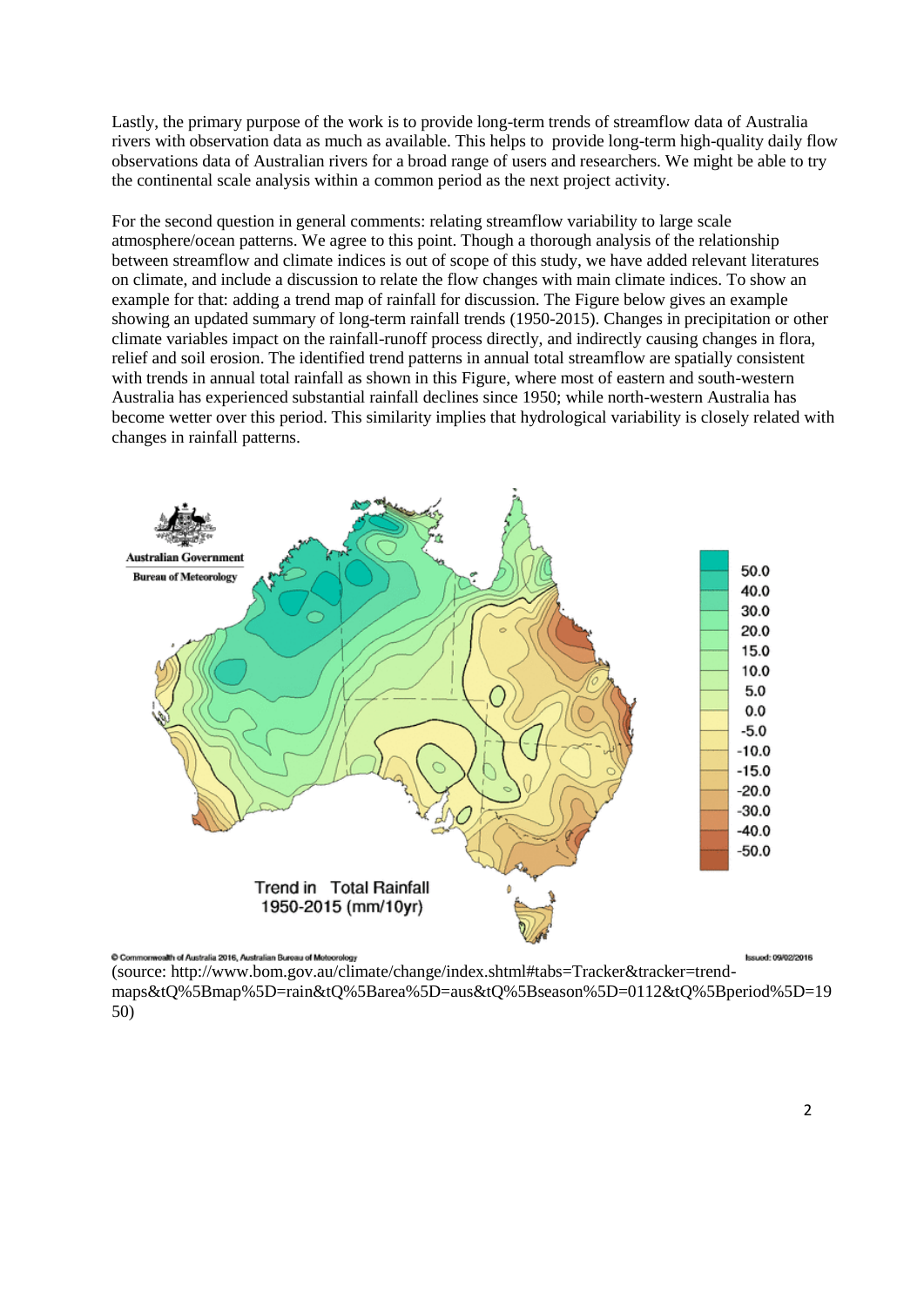### *Specific comments*

*Line 109, Was there a criteria for the Hydrologic Reference Stations for extensive basin water use or groundwater pumping? This could be hard to quantify, but is important, especially for low flows and in dry areas.*

### **Answer**

Yes, whether there is water use diversion or not, is important especially for low flow or dry areas. There was a criterion regarding this: line 109 "unregulated catchments with minimal land use change". Catchments with extensive basin water use or groundwater pumping were filtered and not included in HRS catchments, based on the local knowledge of the basin, stakeholder consultation and land use change analysis. For more information on the station selection process and involvement of stakeholders in prioritising the stations list, users can refer to the HRS web site at <http://www.bom.gov.au/water/hrs/guidelines.shtml> .

# *Line 109, Was any consideration given for catchments with substantial overlap in area (nested basins). Basins with substantial overlap would not offer independent information for an analysis.*

### **Answer**

Overlapping in area has been considered. We have checked all HRS stations thoroughly, only at a few locations there are nested basins: 3 in Queensland, 2 in North Territory and 1 in New South Wales. 5 of them have less than 10% area overlapping (which can be considered as independent) and only 1 has 50%. The influence to overall analysis is marginal.

# *Line 133, It's stated that "the primary data used in this study" are from the HRS network. Does this mean that stations outside the HRS network were used? This is problematic, if this is the case for this analysis.*

### **Answer**

All data used are from the HRS network. We have edited this sentence by removing "primary", and have "all data used" instead.

# *Line 145, Could use more specifics on how well the model did for filling in data gaps; "perform well" is quite vague.*

#### **Answer**

We agree and have specifide the model performance in this part, with the statistics of NSE results: Median =  $0.74$ ; mean  $0.72$ ; STDEV =  $0.12$ 

*Line 159, I don't recall any discussion of the data collection agency/agencies. Were they collected by the same agency? If not, do they meet the same standards for inclusion in the HRS? If not, how do you assure consistency across regions when analysing trends or variability? Have collection methods remained constant over time? This should be addressed. If not consistent over time, monotonic trends or step changes could be biased.*

# **Answer**

Water data is collected across Australia by many organisations, utilities and regulators in different states and territories, often to meet the requirements of their own documented procedures and sometimes with reference to Australian or international standards or guidelines. The Bureau's role as the national water information provider, has been working collaboratively with the water industry to develop and promote water information standards and guidelines to collate, interpret and access nationally consistent data. All data included in the HRS database are compiled, quality-checked by the Bureau, and therefore are consistent nationally and over the time. Bureau has developed a set of standard data quality code and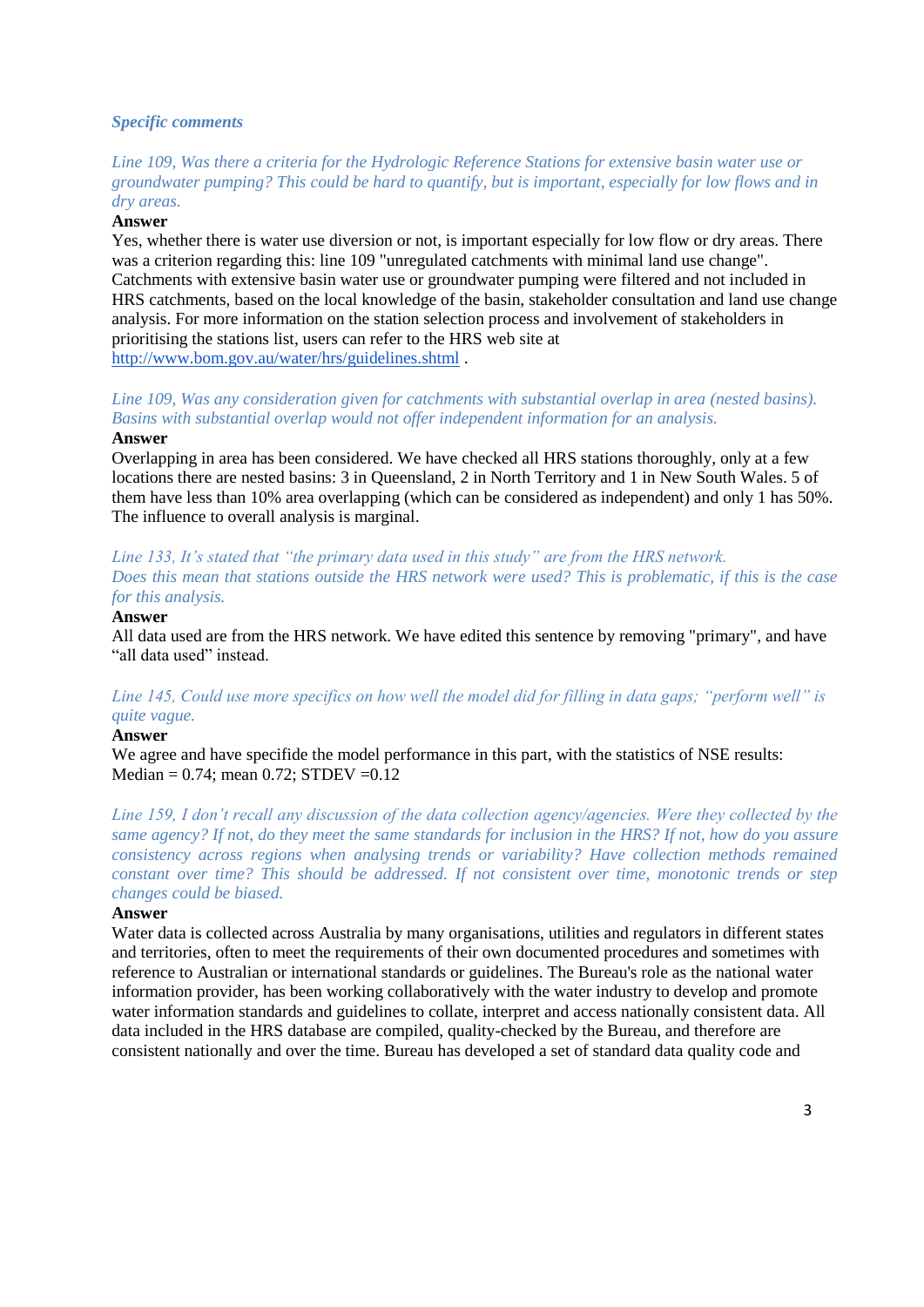references guides on how it relates to different agencies quality code. This will be addressed in the manuscript.

*Line 173, Why isn't Qmin (for 1-day, 7-day or similar) analyzed? These low flows are typically important for water managers and ecological flows.*

### **Answer**

Thanks for suggesting that. Qmin was not included in the current work, but it's a good idea and it can be considered in the future.

# *Line 186, Does the Median Crossing and Rank Difference test consider the possibility of long-term persistence? If not, an important type of autocorrelation is being ignored.*

### **Answer**

Yes these 2 tests (Median crossing & Rank difference) consider the long-term persistence as well (Kundzewicz and Robson, 2000). Autocorrelation checking was part of the randomness test, so it was not missed in this analysis.

*Line 192, it doesn't appear that consistent periods of record were used for the various trend/step change tests in the article. This limits the comparability of results between catchments. Please provide more information. Authors should consider doing tests for selected periods and only including sites with mostly complete data for those periods.*

*Multiple periods could be used, such as a 30 year period up to the present and a 50 year period up to the present. I don't recall a mention of what the last water year in this analysis is. This is important.*

### **Answer**

The first part of this comment is addressed above in general comments. For the second question, the data used in this study are up to end of 2014, so the last water year is 2014. We have added this in the text accordingly.

# *Line 194, Why not use the non-parametric Sen slope instead of least squares regression. Regression is sensitive to non-normality and outliers. Skewed distributions and outliers were noted previously in the article.*

### **Answer**

Many thanks for this suggestion. We agree completely as the non-parametric Sen slope is more appropriate method for this data set than the least square regression method which is parametric. We have followed the advice to apply the non-parametric Sen slope instead of LSR, and update the results in Table 2. The following are the references for non-parametric slope estimator: [Sen, Pranab Kumar](https://en.wikipedia.org/wiki/Pranab_K._Sen) (1968[, Journal](https://en.wikipedia.org/wiki/Journal_of_the_American_Statistical_Association)  [of the American Statistical Association](https://en.wikipedia.org/wiki/Journal_of_the_American_Statistical_Association) 63: 1379–1389), [Theil, H.](https://en.wikipedia.org/wiki/Henri_Theil) (1950), which were added to the paper. The Sen slope method was not in the current system, however, it will be considered in the next HRS web portal upgrade.

*Line 251, The first sentence that summarizes trends seems inconsistent with the second sentence. Please reword.*

### **Answer**

The two sentences of this paragraph are rephrased to make the idea clearly, in this way: "Patterns of trends were noted in the different flow regimes. Moving through the flow variables from low (Q10), to median (Q50), to high (Q90), and onto maximum (Qmax), an increasing number of stations were found with no trends, combined with decreasing number for non-random series."

*Line 261, I think of trends as being one type of non-stationarity.*

# **Answer**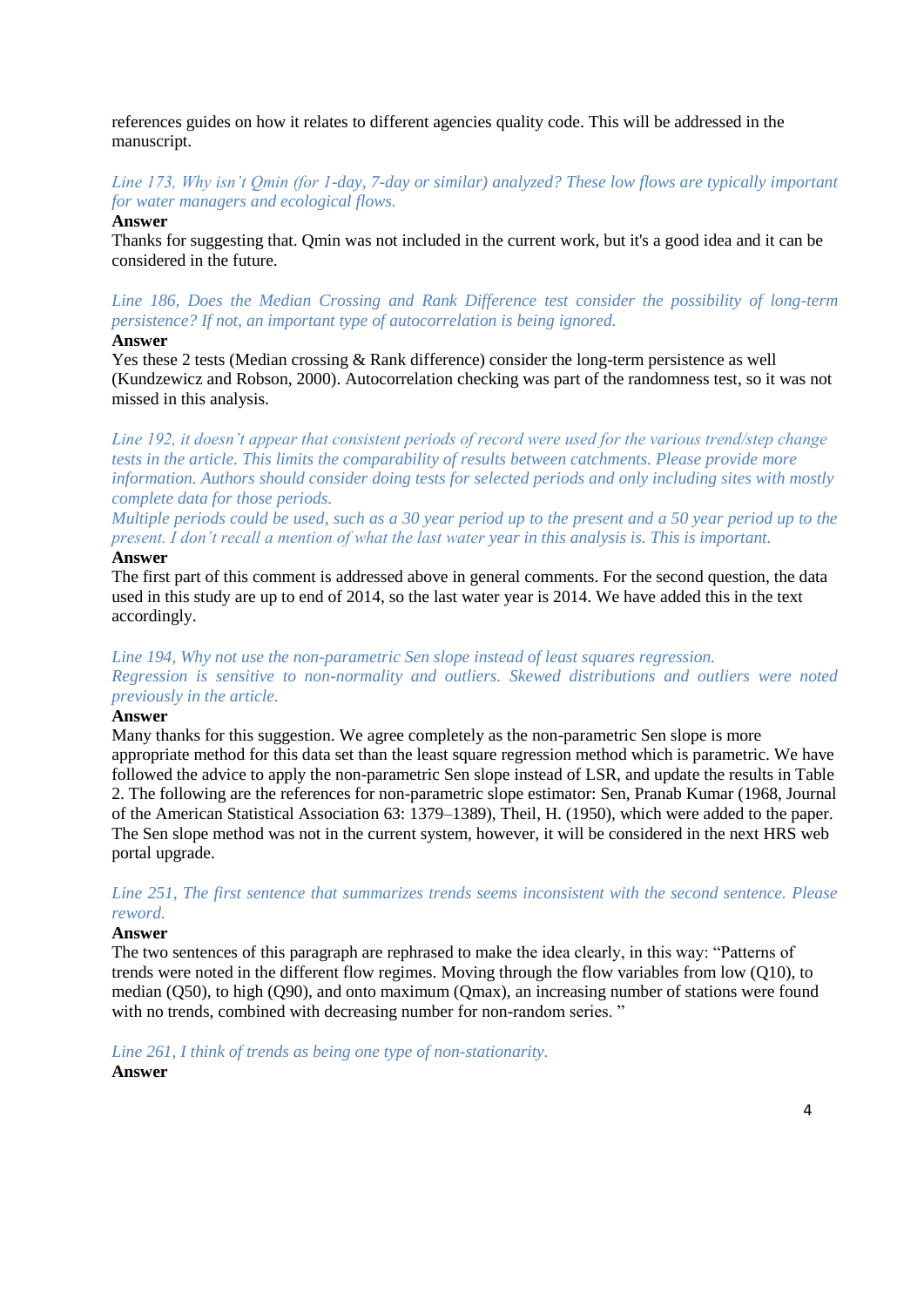We agree that trend or step change is one type of non-stationarity. Text is reworded in such a way that trend and step-change come under ' non-stationarity'.

# *Line 261, Not clear what this paragraph is getting at, suggest expanding or contracting it.* **Answer**

We tried to address the question broadly, what could be the reasons behind the observed flow changes, as an introducing paragraph for the following sections of trend and step changes. Possible reasons are: (i) changes in rainfall resulted in changes in streamflow – rainfall-runoff process has changed; (ii) distribution of rainfall within the year, (iii) changes in unconfined groundwater level, particularly in the streamzone, changes in threshold, (iv) probable changes in evapotranspiration process due to though no significant changes in landuse/landcover.

This paragraph has been rephrased accordingly, such as "Detecting the trend and non-stationarity in a hydrologic time series may help us to understand the possible links between hydrological processes and global environment changes. Many of the streamflow time series in this dataset exhibit trends or stepchanges in the mean or median. Abrupt changes and trends in the hydrologic time series could be indicators of hydrologic non-stationarity or long-term gradual changes in the rainfall-runoff transformation processes."

# *Line 267, Need quick summary of trend methods.*

### **Answer**

A quick summary of trend methods was added here, to support the results statement.

# *Line 271, Suggest rewording, this statement seems incorrect. All stations showing significant trends are in the south (depending on how you define south) and all increasing trends are in the north.*

### **Answer**

We have reworded the sentence, such as "all stations showing decreasing trends (35% of stations) are in the southern part of Australia and all stations showing increasing trends (4% of stations) in the northern part".

*Line 274. Why not test the importance of the last decade on trends? This could be done by repeating analyses but removing the last decade. This would be easy or hard, depending on how automated the trend testing is.*

### **Answer**

This will be interesting to look at, but it is not within the scope of the present paper. We would prefer to keep the current trend testing results, and put the suggestion as future research work.

*Line 275, Need Murray-Darling labeled on the figures and also the major regions of Australia (boundaries already in place for the major regions) for readers not from Australia.* **Answer**

Figure 1, 5, 6 have been modified, with the basin code (from I to XII ) marked for each region, and readers can refer the basin names to Table1.

*Line 280, Did you do trends in baseflow or baseflow index? The former is described in the methods and the latter is labeled in Table 2. The interpretation of these is obviously different.*

# **Answer**

Thank you for pointing out this. The trend test was applied to baseflow, not baseflow index. In Table 2, baseflow index was listed there (calculated by the ratio of baseflow to total flow), and the trend results of baseflow was indicated at the top right corner.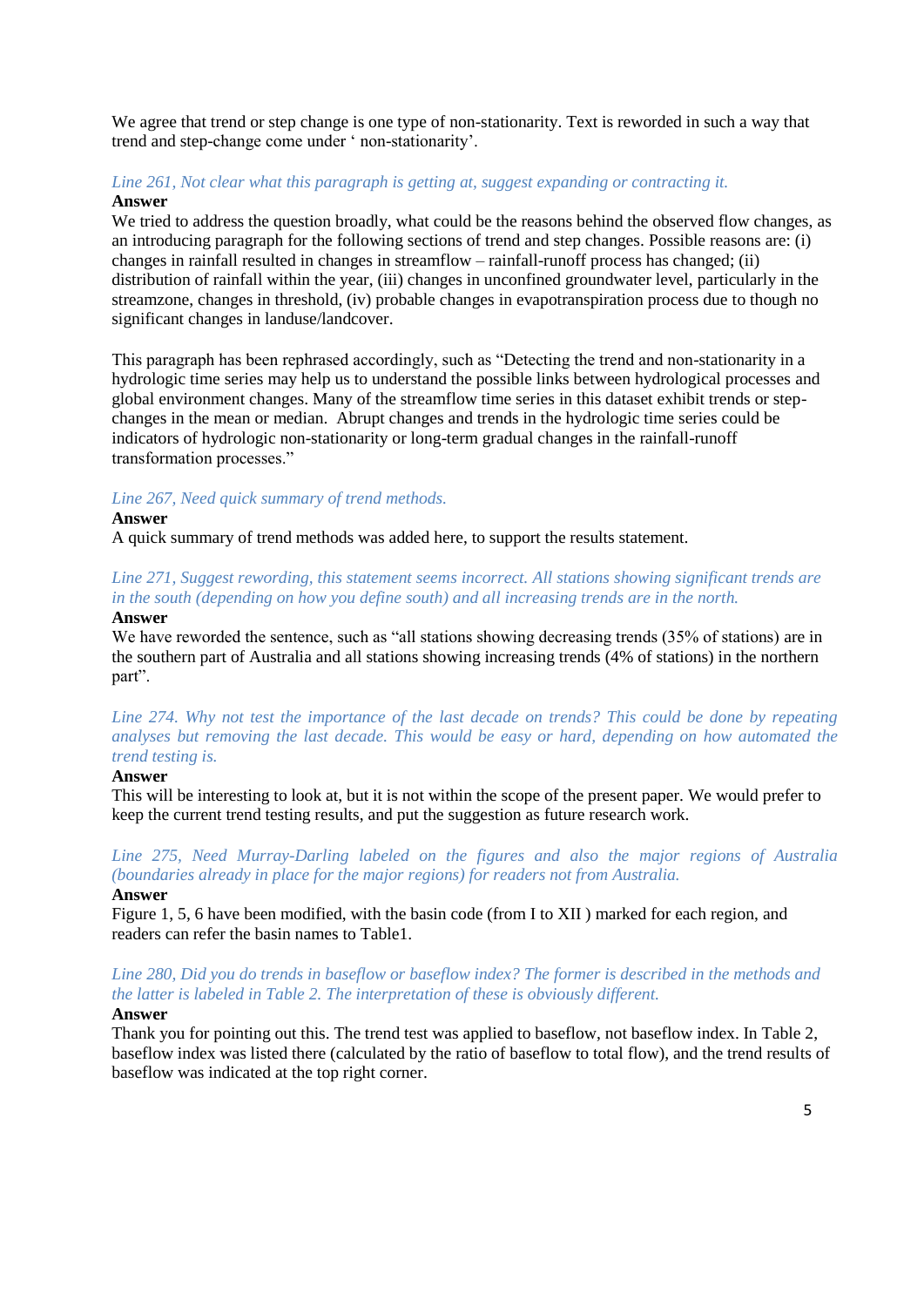*Line 302, Why aren't the numerous step change decreases from the 1970s in southeastern Australia (Figure 6) mentioned?*

### **Answer**

Discussion is added, in section 4, sub-section about "step change", to address the step change decreases from the 1970s in south-eastern Australia.

*Line 306, Rainfall changes, whether they are monotonic trends or step changes would force streamflow changes. Please clarify.*

### **Answer**

More discussions were added here for relating rainfall changes with flow trends, as addressed above in general comments.

*Line 307, Please state what percentage of sites in different regions had significant Mann-Kendall trends, step changes, or both, and comment on whether, for the latter, this implies that Mann-Kendall significant trends were due to step changes.*

### **Answer**

We have added a quick summary of result statistics for trends and step changes for different regions.

*Line 329, Why mention only winter trends for southern Australia, all seasons seem to have significant downward trends, with autumn having fewer than the others. Please clarify.*

# **Answer**

More discussion was added here to cover more aspects of seasonal changes.

*Line 358, Specify what parts of Australia these are here for non-Australians (to avoid people having to look for this earlier in the article).*

# **Answer**

Texts were revised to specify what parts of Australia. Also Figure 1, 5, 6 were modified with the basin code, to make it more clear where the discussion is about (it's addressed above in Line 275 question).

*Line 361, Rainfall deficiency "observed all over the continent" is not consistent with streamflow increases in the north.*

### **Answer**

This sentence was rephrased accordingly.

*Line 362, The accuracy of the statement on drought conditions depends on what type of drought you're referring to (meteorological, hydrological, soil moisture, etc.). This statement isn't correct if it refers to rainfall deficiencies, as those drive streamflow (not the reverse).* **Answer**

Accuracy of statement on drought was added, with referring to literature on the severe drought in southeast Australia 1997-2009 (SEACI, 2011, The Millennium Drought and 2010/11 Floods; Ummenhofer et.al, 2009).

### *Line 368, need reference after "decade."*

#### **Answer**

Reference was added: decade means for the years 1997–2009 inclusive. SEACI, 2011, The Millennium Drought and 2010/11 Floods, [http://www.seaci.org/publications/documents/SEACI-](http://www.seaci.org/publications/documents/SEACI-2Reports/SEACI2_Factsheet2of4_WEB_110714.pdf)[2Reports/SEACI2\\_Factsheet2of4\\_WEB\\_110714.pdf.](http://www.seaci.org/publications/documents/SEACI-2Reports/SEACI2_Factsheet2of4_WEB_110714.pdf)